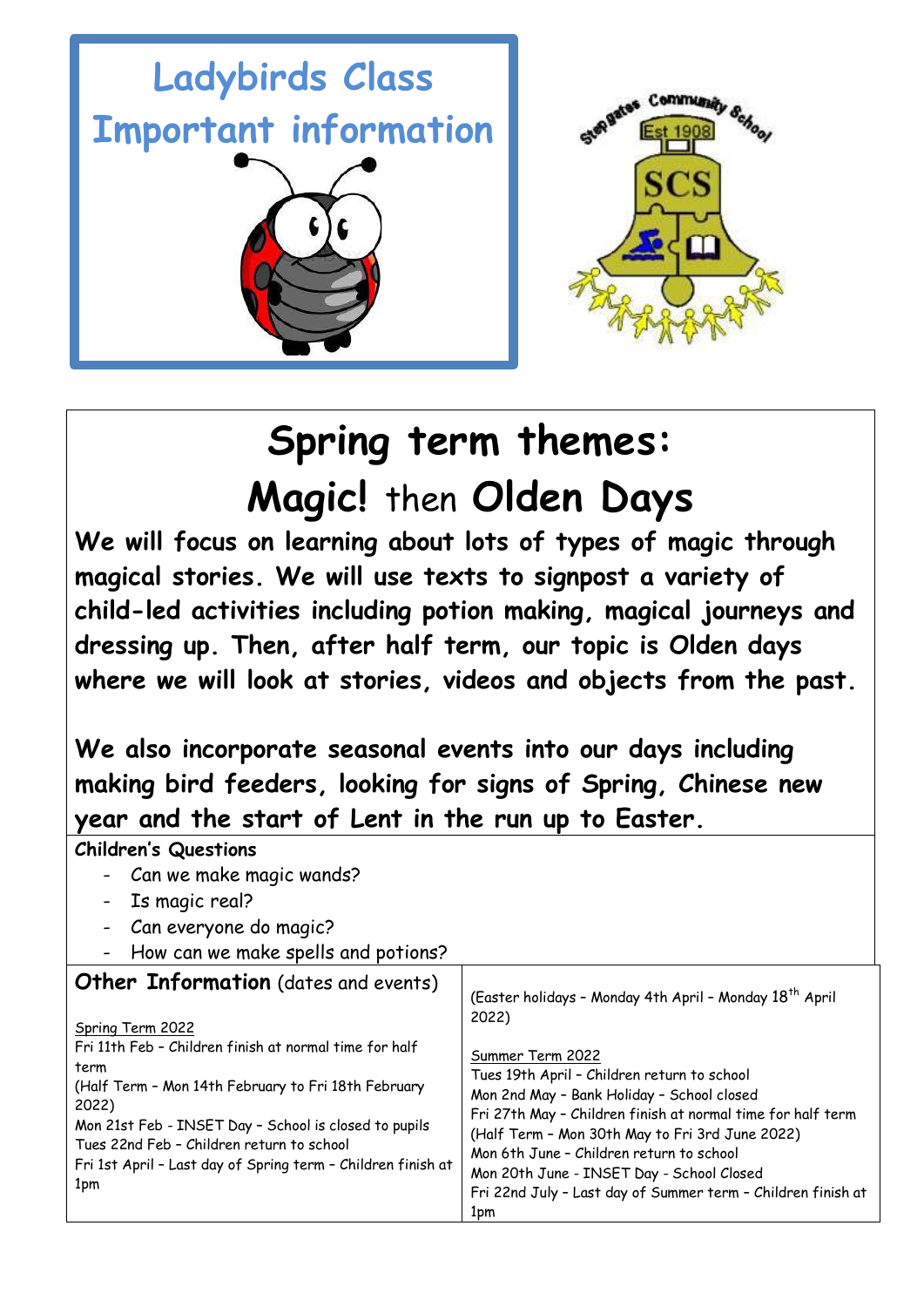| Ladybirds Weekly Overview<br><b>Spring Term</b><br>'Magic!' and 'Olden Days'                                                                                                                                                                 |                                                                                                                                                                                                                   |                                                                                                                                                                                                                                                                                  |
|----------------------------------------------------------------------------------------------------------------------------------------------------------------------------------------------------------------------------------------------|-------------------------------------------------------------------------------------------------------------------------------------------------------------------------------------------------------------------|----------------------------------------------------------------------------------------------------------------------------------------------------------------------------------------------------------------------------------------------------------------------------------|
| Personal, Social and                                                                                                                                                                                                                         | <b>Communication and</b>                                                                                                                                                                                          |                                                                                                                                                                                                                                                                                  |
| <b>Emotional Development</b><br>playing with friends<br>sharing and taking turns<br>looking after ourselves<br>п<br>and learning about self-<br>regulation<br>being support others<br>when they are having<br>difficulty                     | Language<br>following instructions<br>٠<br>retelling parts of a story<br>Е<br>communicating wants and<br>needs clearly<br>learning to sit and listen<br>П<br>role play<br>telling<br>stories<br>using<br>pictures | <b>Physical Development</b><br>washing our hands<br>thoroughly<br>gross and fine motor skill<br>development<br>finger strengthening<br>exercises and pencil<br>control<br>PE - Sessions on a<br>Tuesday. Wear PE instead<br>of uniform on this day.<br>Daily playground sessions |
| Literacy<br>name writing<br>weekly rhymes<br>phonics phase 3 and<br>high frequency words<br>reading - individual,<br>group, caterpillar words<br>choosing a story to read<br>п<br>at the end of the day<br>mark making/early<br>п<br>writing | Mathematics<br>number bonds<br>More/less/equal<br>subitising<br>addition<br>capacity<br>puzzles and construction<br>shapes                                                                                        | Understanding the<br>World<br>talking about ourselves, our<br>families and our homes -<br>similarities and differences<br>Seasons: Winter and<br>Spring<br>Helping wildlife<br>Learning about significant<br>dates inc. Burns night,<br>Chinese New Year and Lent                |
| <b>Expressive Arts and Design</b><br>music sessions<br>role play<br>arts and crafts<br>seasonal art<br>٠<br>artist of the<br>month                                                                                                           | Outdoor learning<br>developing social skills<br>building confidence<br>teamwork<br>risk taking<br>exploring                                                                                                       | Other things you could do/<br>places to visit:<br>Look for signs of Spring<br>Use your learning in life<br>skills e.g. cooking and<br>gardening using maths<br>skills<br>Play games with family<br>members                                                                       |